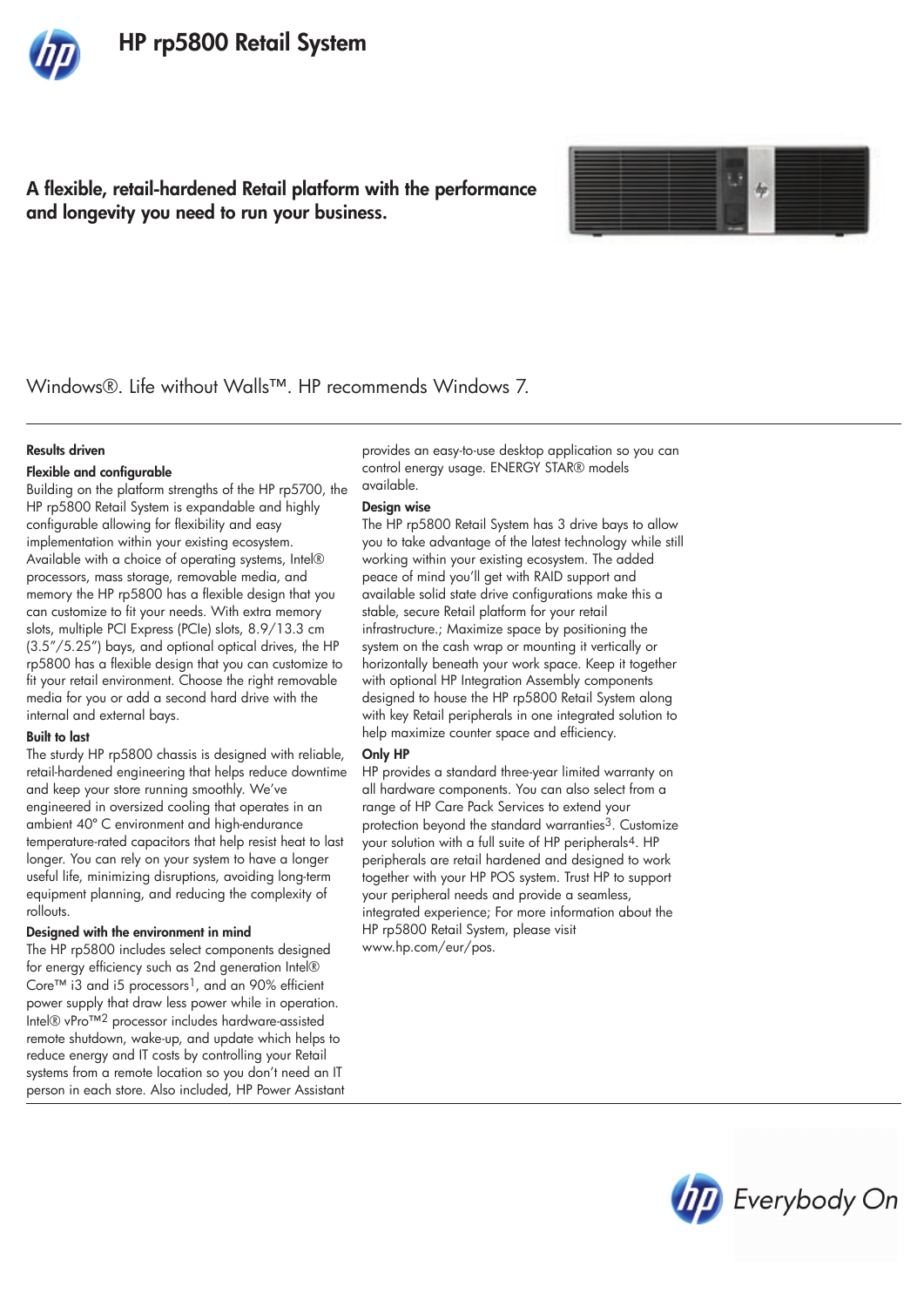

## **SPECIFICATIONS**

| Form factor                         | Point of Sale                                                                                                                                                                                                                                                                                                                                                                                                                                                                                                                                                                                                                   |
|-------------------------------------|---------------------------------------------------------------------------------------------------------------------------------------------------------------------------------------------------------------------------------------------------------------------------------------------------------------------------------------------------------------------------------------------------------------------------------------------------------------------------------------------------------------------------------------------------------------------------------------------------------------------------------|
| <b>Operating system</b>             | Genuine Windows® 7 Professional 32<br>Genuine Windows® 7 Professional 64<br>Genuine Windows® Embedded POSReady 2009<br>FreeDOS                                                                                                                                                                                                                                                                                                                                                                                                                                                                                                  |
| Processor                           | Intel® Core™ i5-2400 (3.10 GHz, 6 MB cache, 4 cores); Intel® Core™ i3-2120 (3.30 GHz, 3 MB cache, 2 cores); Intel® Pentium® Dual-Core G850 (2.90<br>GHz, 3 MB cache, 2 cores)                                                                                                                                                                                                                                                                                                                                                                                                                                                   |
| Chipset                             | Intel® Q67 Express                                                                                                                                                                                                                                                                                                                                                                                                                                                                                                                                                                                                              |
| Removable media                     | SATA SuperMulti DVD writer<br>SATA DVD-ROM                                                                                                                                                                                                                                                                                                                                                                                                                                                                                                                                                                                      |
| Graphics                            | Integrated Intel HD; NVIDIA NVS 300 (256 MB)                                                                                                                                                                                                                                                                                                                                                                                                                                                                                                                                                                                    |
| Audio                               | High Definition Audio with Realtek ALC261 codec (all ports are stereo).                                                                                                                                                                                                                                                                                                                                                                                                                                                                                                                                                         |
| <b>Communications</b>               | Integrated Intel 82579LM<br>HP WLAN 802.11 b/g/n                                                                                                                                                                                                                                                                                                                                                                                                                                                                                                                                                                                |
| <b>Ports and Connectors</b>         | 7 USB 2.0; 1 24V powered USB; 2 serial RS232; 1 PS/2 keyboard; 1 PS/2 mouse; 1 VGA; 1 DisplayPort; 1 DVI out; 1 audio in; 1 audio out; 1 RJ-45; 1<br>RJ-12 (cash drawer)                                                                                                                                                                                                                                                                                                                                                                                                                                                        |
| Input devices                       | HP PS/2 Keyboard<br>HP PS/2 Mouse                                                                                                                                                                                                                                                                                                                                                                                                                                                                                                                                                                                               |
| Security                            | TPM 1.2 Embedded Security Chip integrated with Broadcom NIC (TPM module disabled where use is restricted by law); HP ProtectTools Security Software<br>Suite with BIOS Configuration (serial, parallel, USB enable/disable) (sold separately), Credential Manager, Smart Card Manager (sold separately); USB +<br>PWR 12V Cards (sold separately); Power Configurable Serial Port Card COM 3 & 4 (sold separately); Wall Mount (sold separately); HP Desktop Security Lock<br>Kit (lock and cable) (sold separately); Security cable with Kensington lock (sold separately); HP Rear Port/Cable Control Cover (sold separately) |
| <b>Dimensions</b>                   | $33.8 \times 37.8 \times 10$ cm                                                                                                                                                                                                                                                                                                                                                                                                                                                                                                                                                                                                 |
| Weight                              | Starting at 6.84 kg                                                                                                                                                                                                                                                                                                                                                                                                                                                                                                                                                                                                             |
| <b>Energy efficiency compliance</b> | <b>ENERGY STAR®</b> qualified                                                                                                                                                                                                                                                                                                                                                                                                                                                                                                                                                                                                   |
| Power                               | 240W 90% efficient - Active PFC                                                                                                                                                                                                                                                                                                                                                                                                                                                                                                                                                                                                 |
| <b>Expansion Solutions</b>          | 1 low-profile PCIe x1; 1 low-profile PCIe x16<br>One 13,3 cm (5.25") ; One 8,9 cm (3.5")                                                                                                                                                                                                                                                                                                                                                                                                                                                                                                                                        |
| Warranty                            | Backed by HP Warranty with a 3-3-3 standard warranty. Terms and conditions may vary by country.                                                                                                                                                                                                                                                                                                                                                                                                                                                                                                                                 |

# For more information, please visitwww.hp.com/eur/pos

© Copyright 2011 Hewlett-Packard Development Company, L.P. The information contained herein is subject to change without notice. The only warranties for HP products and services are set forth in the express warranty statements accompanying such products and services. Nothing herein should be construed as constituting an additional warranty. HP shall not be liable for technical or editorial errors or omissions contained herein.

This system may require upgraded and/or separately purchased hardware and/or a DVD drive to install the Windows 7 software and take full advantage of Windows 7 functionality. See http://www.microsoft.com/windows/windows-7/ for details. Windows 7 Professional disk may be included for future upgrade if desired. To qualify for this downgrade an end user must be a business (including governmental or educational institutions) and is expected to order annually at least 25 customer systems with the same custom image.

Intel, Core and Pentium are registered trademarks of Intel Corporation or its subsidiaries in the United States and other countries. Microsoft, Windows and Windows Vista are trademarks of the Microsoft group of companies. Windows Vista® is either a registered trademark or trademark of Microsoft Corporation in the United States and/or other countries.